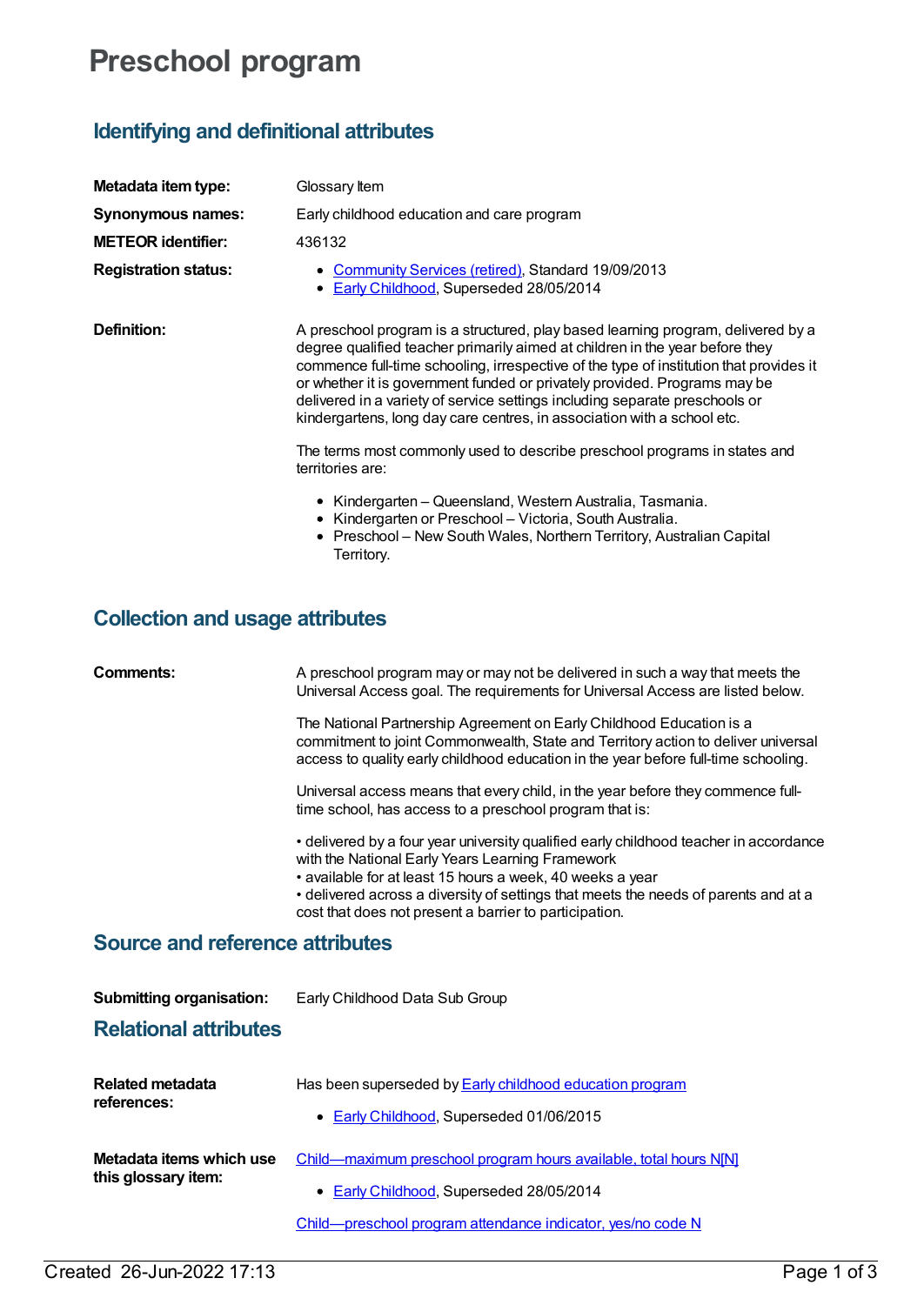● Early [Childhood](https://meteor.aihw.gov.au/RegistrationAuthority/13), Superseded 28/05/2014

[Child—preschool](https://meteor.aihw.gov.au/content/506727) program enrolment indicator, yes/no code N

- [Community](https://meteor.aihw.gov.au/RegistrationAuthority/1) Services (retired), Standard 19/09/2013
- Early [Childhood](https://meteor.aihw.gov.au/RegistrationAuthority/13), Superseded 28/05/2014

[Child—preschool](https://meteor.aihw.gov.au/content/436126) program enrolment indicator, yes/no code N

**Early [Childhood](https://meteor.aihw.gov.au/RegistrationAuthority/13), Superseded 08/04/2013** 

[Child—preschool](https://meteor.aihw.gov.au/content/436106) program fees charged per week, total Australian currency N[N(8)]

**Early [Childhood](https://meteor.aihw.gov.au/RegistrationAuthority/13), Superseded 28/05/2014** 

[Child—preschool](https://meteor.aihw.gov.au/content/436128) program hours attended (per week), total hours N[N]

**Early [Childhood](https://meteor.aihw.gov.au/RegistrationAuthority/13), Superseded 28/05/2014** 

[Child—preschool](https://meteor.aihw.gov.au/content/506729) program hours enrolled (per week), total hours N[N]

- [Community](https://meteor.aihw.gov.au/RegistrationAuthority/1) Services (retired), Standard 19/09/2013
- Early [Childhood](https://meteor.aihw.gov.au/RegistrationAuthority/13), Superseded 28/05/2014

[Child—preschool](https://meteor.aihw.gov.au/content/436130) program hours enrolled (per week), total hours N[N]

**Early [Childhood](https://meteor.aihw.gov.au/RegistrationAuthority/13), Superseded 08/04/2013** 

Child—preschool program received from a qualified teacher indicator, yes/no/not [stated/inadequately](https://meteor.aihw.gov.au/content/436683) described code N

**Early [Childhood](https://meteor.aihw.gov.au/RegistrationAuthority/13), Superseded 08/04/2013** 

[Child—preschool](https://meteor.aihw.gov.au/content/506731) program received from a qualified teacher indicator, yes/no/not stated/inadequately described code N

**Early [Childhood](https://meteor.aihw.gov.au/RegistrationAuthority/13), Superseded 28/05/2014** 

Person [\(employed\)—hours](https://meteor.aihw.gov.au/content/437558) worked in preschool program delivery, total hours NNN

● Early [Childhood](https://meteor.aihw.gov.au/RegistrationAuthority/13), Superseded 01/06/2015

Person [\(employed\)—preschool](https://meteor.aihw.gov.au/content/441674) program delivery indicator, yes/no/not stated/inadequately described, code N

● Early [Childhood](https://meteor.aihw.gov.au/RegistrationAuthority/13), Standard 07/06/2011

Service provider [organisation—maximum](https://meteor.aihw.gov.au/content/441232) preschool program hours available per week, total hours N[N]

**Early [Childhood](https://meteor.aihw.gov.au/RegistrationAuthority/13), Superseded 28/05/2014** 

Service provider [organisation—number](https://meteor.aihw.gov.au/content/441235) of children attending a preschool program, total N[NNNN]

**Early [Childhood](https://meteor.aihw.gov.au/RegistrationAuthority/13), Superseded 28/05/2014** 

Service provider [organisation—number](https://meteor.aihw.gov.au/content/441249) of Indigenous children attending a preschool program, total number N[NNNN]

- **Early [Childhood](https://meteor.aihw.gov.au/RegistrationAuthority/13), Superseded 28/05/2014**
- [Indigenous](https://meteor.aihw.gov.au/RegistrationAuthority/6), Standard 11/09/2012

Service provider [organisation—number](https://meteor.aihw.gov.au/content/441259) of Indigenous children enrolled in a preschool program, total N[NNNN]

- **Early [Childhood](https://meteor.aihw.gov.au/RegistrationAuthority/13), Superseded 08/04/2013**
- [Indigenous](https://meteor.aihw.gov.au/RegistrationAuthority/6), Superseded 08/04/2013

Service provider [organisation—number](https://meteor.aihw.gov.au/content/506734) of Indigenous children enrolled in a preschool program, total N[NNNN]

**Early [Childhood](https://meteor.aihw.gov.au/RegistrationAuthority/13), Superseded 28/05/2014**